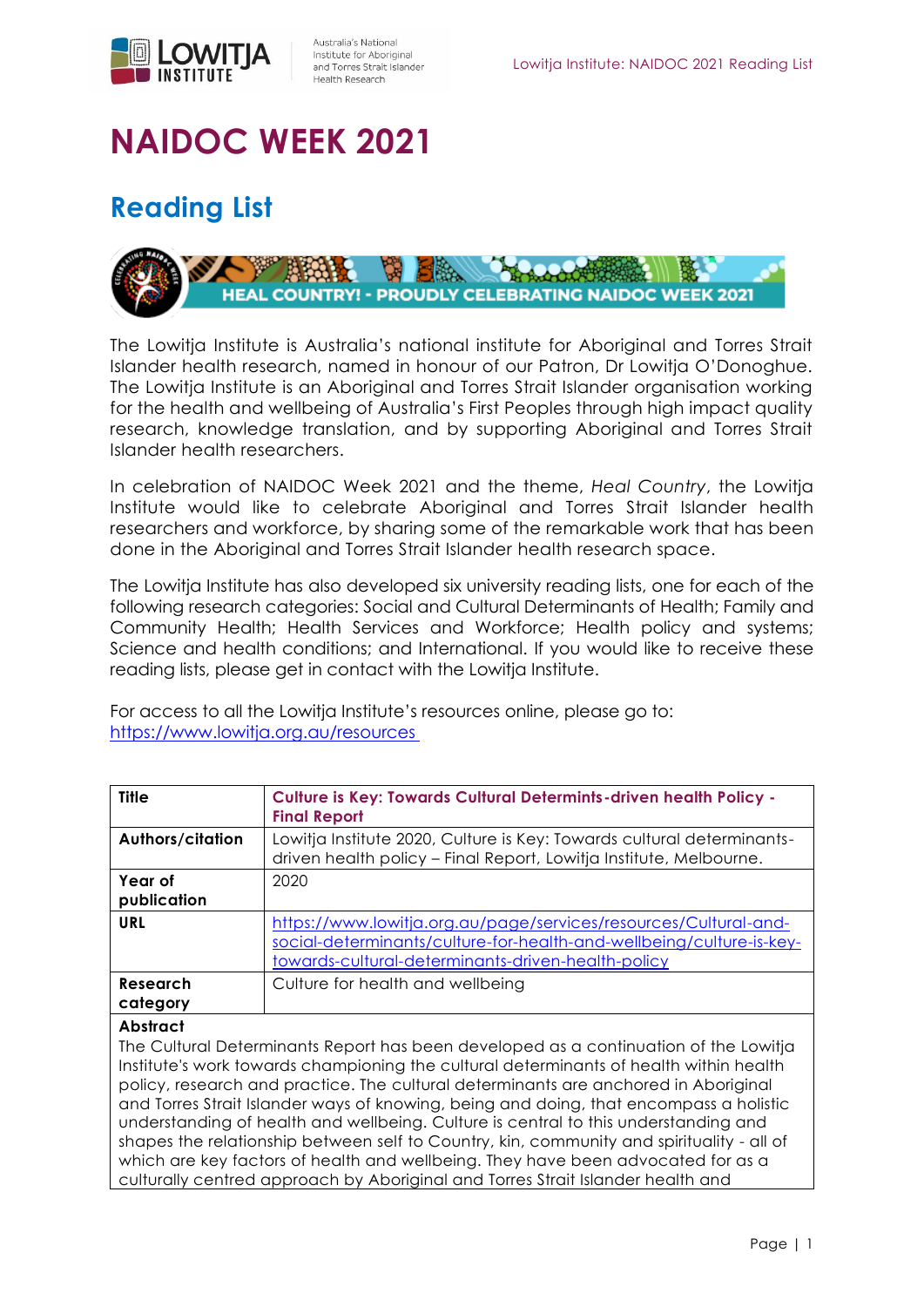

wellbeing experts for decades, and more recently translated into determinant framework models by Aboriginal and Torres Strait Islander experts and researchers.

| Title                  | Close The Gap Report 2021: Leadership and Legacy: Through Crises:<br><b>Keeping our Mob Safe</b>                                                                  |
|------------------------|-------------------------------------------------------------------------------------------------------------------------------------------------------------------|
| Authors/citation       | The Lowitja Institute, 2021, Close the Gap 2020: Leadership and<br>Legacy Through Crises: Keeping our Mob Safe, The Close the Gap<br>Steering Committee, Canberra |
| Year of<br>publication | 2021                                                                                                                                                              |
| URL                    | https://www.lowitja.org.au/page/services/resources/Cultural-and-<br>social-determinants/culture-for-health-and-wellbeing/close-the-<br>gap-report-2021            |
| Research<br>category   | Culture for health and wellbeing                                                                                                                                  |
| <b>Abstract</b>        |                                                                                                                                                                   |

The 12th annual Close the Gap report — Leadership and Legacy Through Crises: Keeping our Mob safe — is a wake up call to Australian governments that Aboriginal and Torres Strait Islander people have the solutions to health inequity in our grasp.

This year's report was produced by the Lowitja Institute, Australia's community controlled national institute for Aboriginal and Torres Strait Islander health research, on behalf of the Close the Gap Steering Committee.

The report showcases the resilience, strengths and leadership of Aboriginal and Torres Strait Islander peoples, communities and organisations throughout critical health crises in 2020: devastating bushfires and climate change, the coronavirus pandemic and the mental health emergency facing First Australians.

| <b>Title</b>         | Close the Gap Report 2020: We Nurture our Culture for Our Future,<br>and Our Culture Nurtures Us                                                                                    |
|----------------------|-------------------------------------------------------------------------------------------------------------------------------------------------------------------------------------|
| Authors/citation     | Lowitja Institute 2020, We Nurture our Culture for Our Future, and Our<br>Culture Nurtures Us: 2020 Close The Gap Report, The Close the Gap<br>Campaign Steering Committee, Sydney. |
| Year of              | 2020                                                                                                                                                                                |
| publication          |                                                                                                                                                                                     |
| <b>URL</b>           | https://www.lowitja.org.au/page/services/resources/Cultural-and-<br>social-determinants/culture-for-health-and-wellbeing/close-the-<br>gap-report-2020                              |
| Research<br>category | Culture for health and wellbeing                                                                                                                                                    |
| <b>Abstract</b>      | The 2020 Close the Gap report focuses on the protective factors of Aboriginal and Torres                                                                                            |

Strait Islander cultures for health and wellbeing.

It demonstrates that Aboriginal and Torres Strait Islander people have the solutions to ensure health and wellbeing for our future generations, and that the cultural determinants of health are a critical factor that must always be considered in planning public health programs.

The report highlights four out of six main domains that describe culture specific to Aboriginal and Torres Strait Islander peoples -- asking what culture means to our people and showing how culture affects the health and wellbeing. They include: self-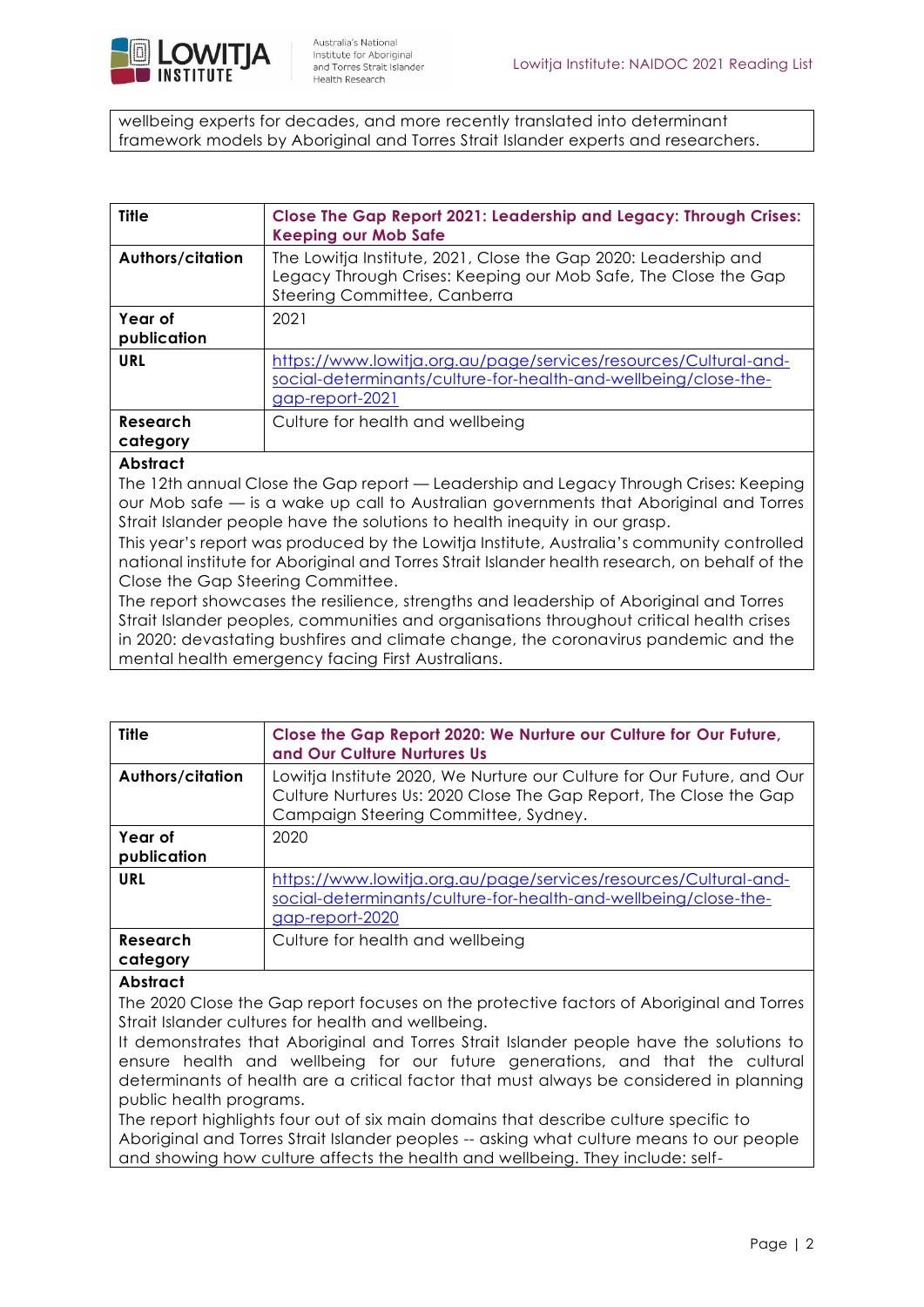

determination and leadership, Indigenous beliefs and knowledge, cultural expression and continuity, and connection to Country.

| <b>Title</b>           | Defining the Indefinable: Descriptors of Aboriginal and Torres Strait<br>Islander peoples' cultures and their links to health and wellbeing - A<br><b>Literature Review</b>                                                                                                                                                                                                                                                                                                                                                                                                                                                                                                                                                                                                                                                                                                                                                                                                                                  |
|------------------------|--------------------------------------------------------------------------------------------------------------------------------------------------------------------------------------------------------------------------------------------------------------------------------------------------------------------------------------------------------------------------------------------------------------------------------------------------------------------------------------------------------------------------------------------------------------------------------------------------------------------------------------------------------------------------------------------------------------------------------------------------------------------------------------------------------------------------------------------------------------------------------------------------------------------------------------------------------------------------------------------------------------|
| Authors/citation       | Salmon, M., Doery, K., Dance, P., Chapman, J., Gilbert, R., Williams,<br>R. & Lovett, R. 2019, Defining the Indefinable: Descriptors of<br>Aboriginal and Torres Strait Islander Peoples' Cultures and Their Links<br>to Health and Wellbeing, Aboriginal and Torres Strait Islander Health<br>Team, Research School of Population Health, The Australian<br>National University, Canberra.                                                                                                                                                                                                                                                                                                                                                                                                                                                                                                                                                                                                                  |
| Year of<br>publication | 2019                                                                                                                                                                                                                                                                                                                                                                                                                                                                                                                                                                                                                                                                                                                                                                                                                                                                                                                                                                                                         |
| <b>URL</b>             | https://www.lowitja.org.au/page/services/resources/Cultural-and-<br>social-determinants/culture-for-health-and-wellbeing/defining-the-<br>indefinable-descriptors-of-aboriginal-and-torres-strait-islander-<br>peoples%E2%80%99-cultures-and-their-links-to-health-and-wellbeing                                                                                                                                                                                                                                                                                                                                                                                                                                                                                                                                                                                                                                                                                                                             |
| Research<br>category   | Culture for health and wellbeing                                                                                                                                                                                                                                                                                                                                                                                                                                                                                                                                                                                                                                                                                                                                                                                                                                                                                                                                                                             |
| <b>Abstract</b>        | In Australia, limited data establish or define the relationship between health, wellbeing<br>and culture and the mechanisms through which Aboriginal and Torres Strait Islander<br>cultural determinants impact health and wellbeing. There is increasing attention on the<br>relationship between culture, health and wellbeing in this population. the authors<br>conducted this literature review as preliminary work for the Mayi Kuwayu Study—Mayi<br>Kuwayu broadly means "to follow Aboriginal people over a long time" in Ngiyampaa<br>language (language of the Wongaibon people of New South Wales, Australia). The aim<br>was to help us understand the cultural factors that are important to Aboriginal and<br>Torres Strait Islander peoples and how these factors relate to health and wellbeing. The<br>authors examined the Australian literature, as well as literature from countries that have<br>experienced colonisation events similar to those of Australia— primarily Aotearoa (New |

| experienced coloriisunon evenis similar to |  |  |  |
|--------------------------------------------|--|--|--|
| Zealand), Canada and the United States.    |  |  |  |

| <b>Title</b>                                                                                                                                                                                                                                                                                                                                                                  | <b>Health Benefits of Going On-Country</b>                                                                                                                      |
|-------------------------------------------------------------------------------------------------------------------------------------------------------------------------------------------------------------------------------------------------------------------------------------------------------------------------------------------------------------------------------|-----------------------------------------------------------------------------------------------------------------------------------------------------------------|
| <b>Authors/citation</b>                                                                                                                                                                                                                                                                                                                                                       | David, G., Wilson, R., Yantarrnga, J., von Hippel, W., Shannon, C., &<br>Willis, J. 2018, Health Benefits of Going On-Country, Lowitja Institute,<br>Melbourne. |
| Year of<br>publication                                                                                                                                                                                                                                                                                                                                                        | 2018                                                                                                                                                            |
| URL                                                                                                                                                                                                                                                                                                                                                                           | https://www.lowitja.org.au/page/services/resources/Cultural-and-<br>social-determinants/social-determinants-of-health/health-benefits-<br>of-going-on-country   |
| <b>Research</b><br>category                                                                                                                                                                                                                                                                                                                                                   | Social determinants of health                                                                                                                                   |
| <b>Abstract</b><br>Going On-Country is expected to have many benefits for the physical, social,<br>emotional and cultural wellbeing of Aboriginal people living in remote areas. Whilst<br>there is evidence that 'Caring for Country' programs can improve Aboriginal health,<br>there has been little consideration for the potential benefits of self-initiated activities |                                                                                                                                                                 |